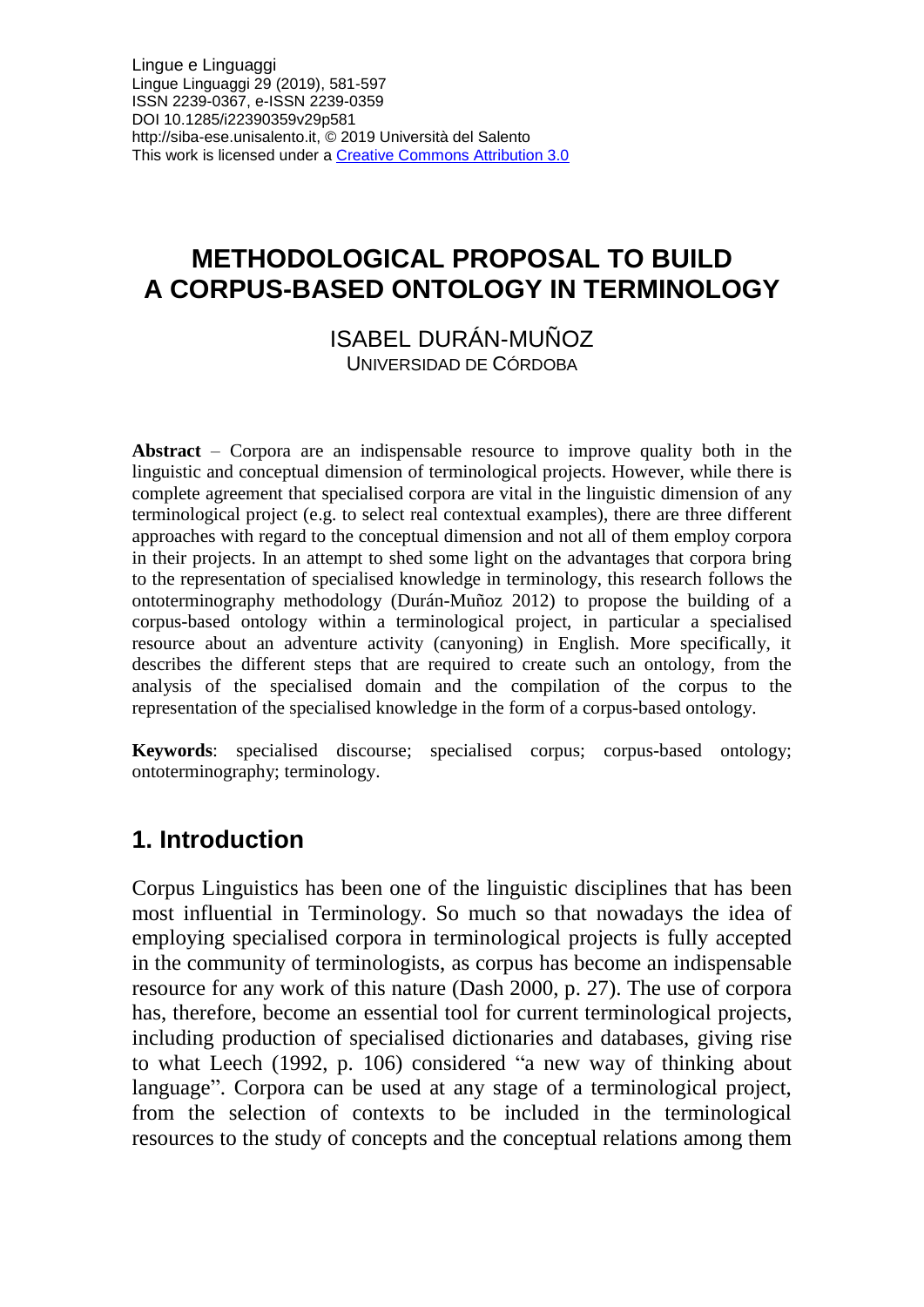to create knowledge representation and become familiar with the specific subject of their work, what Cabré Castellví (1999, p. 144) calls *cognitive competence*.

While the usage of specialised corpora in the linguistic dimension in terminology is now unquestionable, no clear consensus exists over their use in the conceptual dimension. There are some methodologies that employ specialised corpora in order to analyse concepts and conceptual relations in a specialised domain by means of the study of their designations (or terms) in context (see L'Homme 2008). In other words, these methodologies follow a bottom-up approach and consider the text (or corpus) as the starting point to reach the specialised knowledge. On the other hand, we also find methodologies that follow a top-down approach, in accordance with theoretical principles of the traditional terminology (see ISO 704 2000, ISO 1087-1 2000; Roche *et al*. 2009), and analyse specialised domains by means of the initial identification of concepts by domain experts. Hence, they follow an onomasiological approach and analyse specialised domains from concept to term. Finally, there is another type of methodology that follows a middle-out approach in order to examine the specialised domain, which combines both views: it starts from the corpus in order to extract frequent terms and gain knowledge about a particular domain, but, at the same time, it requires the assistance of domain experts to build the conceptual representation of the specialised domain (Temmerman, Kerreman 2003; Faber *et al*. 2005; Durán-Muñoz 2012).

This research revolves around this conceptual dimension and aims to contribute to this middle-out approach, which combines specialised corpora and expert knowledge, by illustrating the creation of a corpus-based ontology for a particular specialised domain: the adventure activity of canyoning. To do so, it will follow the ontoterminography methodology (Durán-Muñoz 2012), a middle-out approach inspired by Frame-based Terminology (Faber *et al*. 2005) and the theoretical principles of the Sociocognitive Theory of Terminology (Temmerman 2000).

The remaining part of the paper is structured as follows: Section 2 outlines the concept of ontology and its fruitful relationship with Terminology; Section 3 describes the methodology followed and the different steps: 1. Corpus compilation, 2. Extraction of candidate terms and conceptual relations; 3. Expert consultation, and 4. Creation of corpusbased ontology. Finally, Section 4 presents some concluding remarks and future work.

inguaggi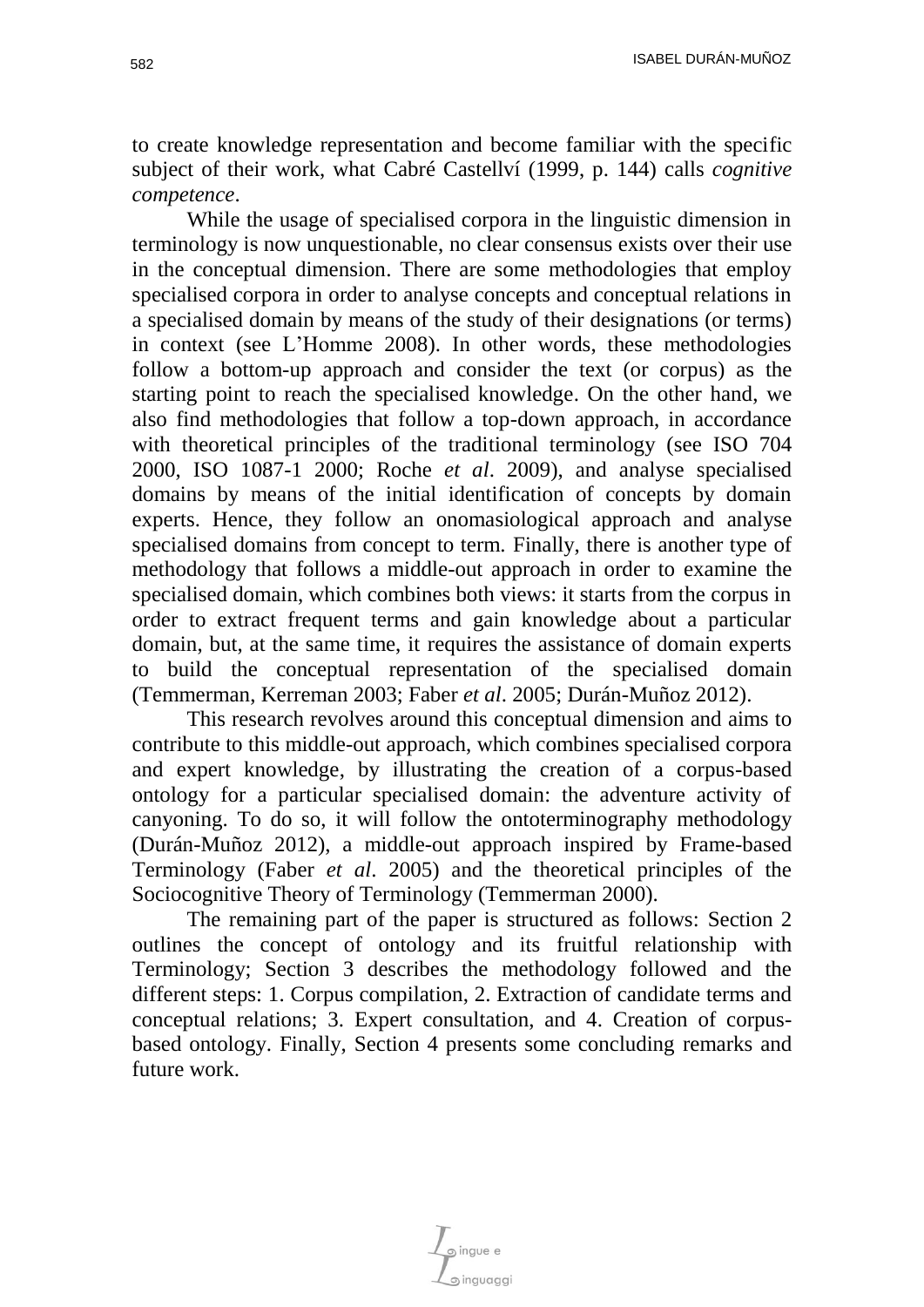## **2. Ontologies and terminologies, a fruitful relation**

Ontologies have aroused the interest of researchers in different fields, such as Terminology, Artificial Intelligence or Computational Linguistics, and ontology-oriented applications are commonly found as part of information systems, databases, natural language processing systems, knowledge based systems, etc. As Roche (2007, p. 47) states,

Such a success is mainly due to what an ontology promises; it means a way of capturing and representing a shared understanding of a domain that can be understood and used by humans as well as by software.

The term *ontology* has its origins in the field of philosophy and it is considered a branch of metaphysics that deals with the nature and the organisation of reality. However, it has gained special relevance in the field of Artificial Intelligence, Knowledge Engineering, and Computational Linguistics in recent decades as a means of modelling knowledge, and it has acquired a more pragmatic and applied meaning derived from its original meaning.

In this computing-related field, the term *ontology* has numerous definitions, but the most accepted and cited by authors is the one proposed by Gruber (1993, p. 199): "An ontology is a formal, explicit specification of a shared conceptualisation". This definition, already considered as standard, includes the most relevant aspects of an ontology and its basic principles, namely:

- The term *conceptualisation* refers to an abstract model of the domain, or some phenomena of the world that it represents, which is intended to identify the most relevant concepts.
- The term *explicit* indicates that the concepts that constitute an ontology are defined in an unequivocal way.
- The adjective *formal* refers to the fact that the ontology must be expressed in some form of computer readable language by means of an identical formalism, so that it can be reused and understood by any machine regardless of the place, the platform or the language of the computer system that uses it.
- *Shared* reflects the notion that an ontology represents knowledge shared and accepted by the group or epistemological community to which it refers, and not only that of an individual.

As observed, *ontology*, also named *conceptualisation*, refers to a set of hierarchically organised concepts represented in a computer system whose purpose is to support various applications that require specific knowledge

pingue e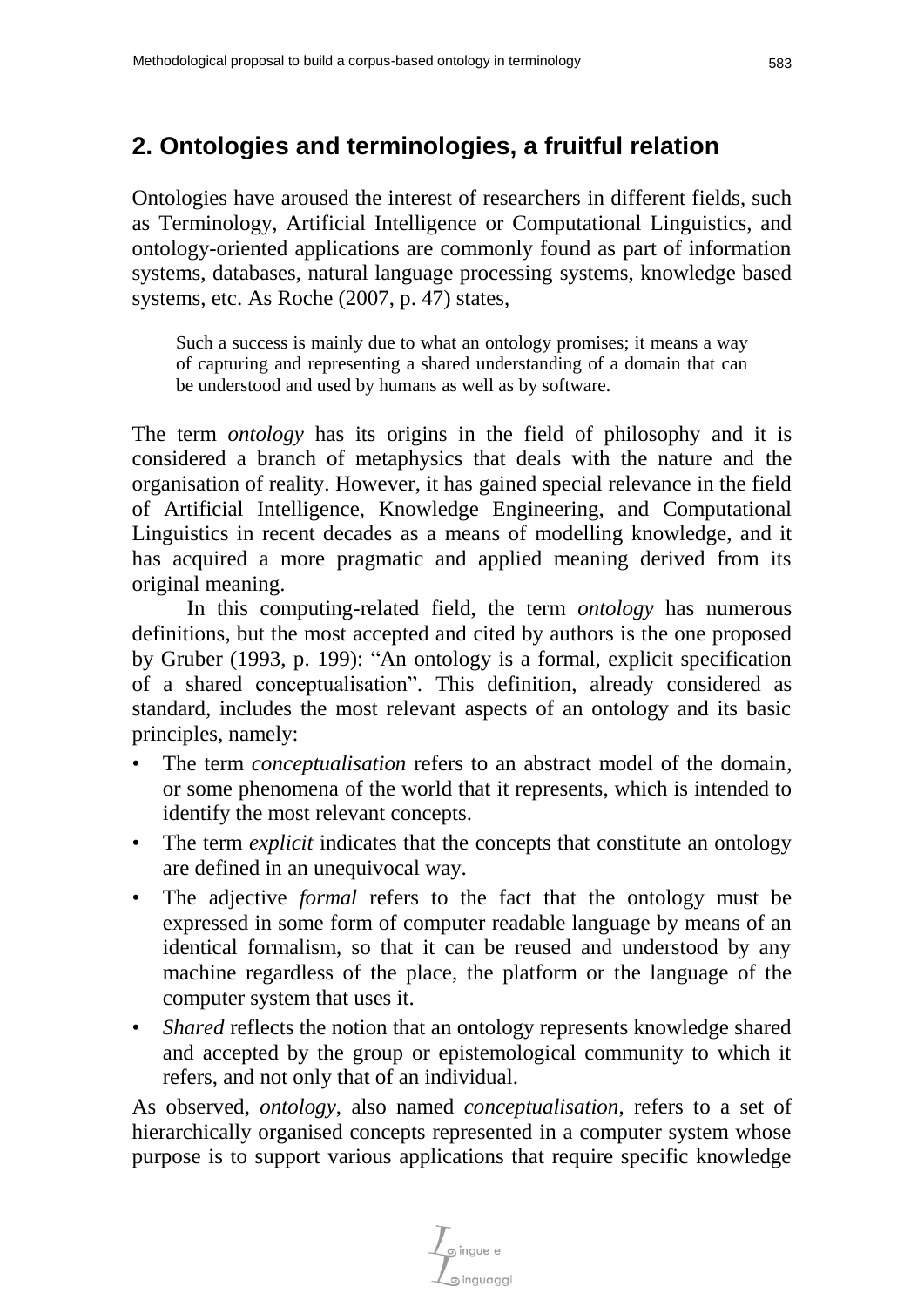on the subject that ontology represents (Moreno Ortiz 2004, p. 31). In the same vein, Roche (2007, p. 47) summarises: "an ontology is a shared description of concepts and relationships of a domain expressed in a computer readable language."

This latter meaning of the term *ontology* is gaining particular significance in the field of Terminology as it can be considered a bridge between knowledge representation in the mind and language. In Faber *et al*.'s (2005) words:

Terminology is not only a matter of terms and term entries that endeavour, no matter how imperfectly, to represent slices of objective reality. In this sense, the representation of a specialized field should be more than a list or even a configuration of objects linguistically translated into either simple or compound nominal forms. It is necessary to situate concepts in a particular setting and within the context of dynamic processes that define and describe the principal event in the specialized field in question.

We are witnessing a great increase in the use of ontologies<sup>1</sup> to carry out research as well as to produce terminological resources, such as specialised dictionaries or databases, in an attempt to organise specialised knowledge (concepts and relations among them) in a clear and systematic way by means of computer applications. An example of this are the numerous conferences that focus on this line of research, to name a few: *Terminology and Artificial Intelligence* (TIA), *Terminology and Knowledge Engineering* (TKE), *ToTH: Terminology & Ontology: Theories and applications*, among others, which confirm the approach and cooperation between Terminology and Knowledge Engineering.

This relationship has led to the fruitful development of ontologies and computer applications for the management of specialised knowledge in the field of Terminology, which has facilitated a great advance in ontoterminography. In this context, specialised corpora are crucial to providing both conceptual and linguistic information and are currently the starting point of any terminological project aimed at producing specialised resources (dictionaries or databases), as we will see in the next section.

<sup>&</sup>lt;sup>1</sup> In modern terminology we can see that, instead of the term *ontology*, other terms are employed that show similar features: knowledge representation, semantic categorisation or semantic frame.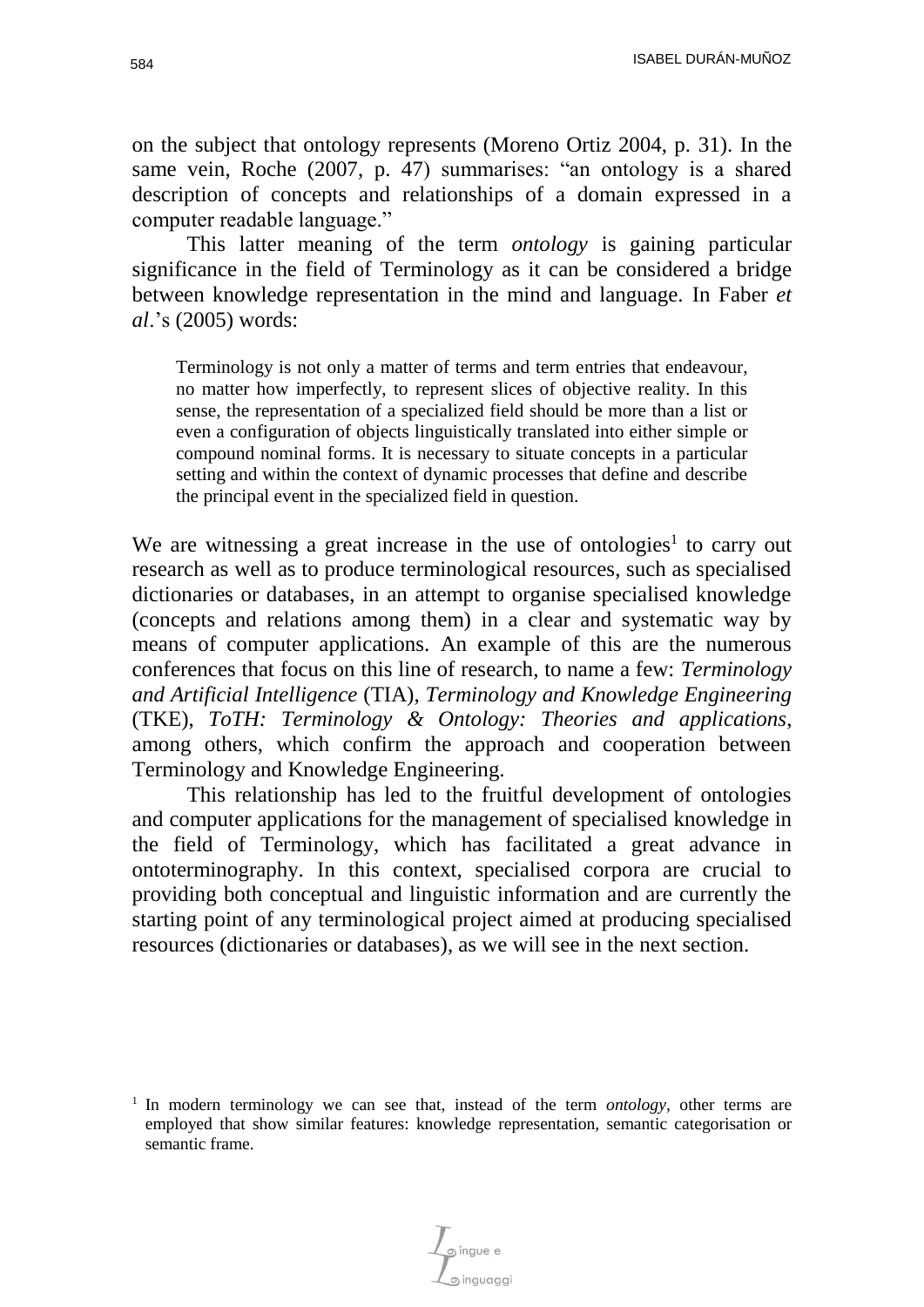## **3. Methodology: building a corpus-based ontology**

As stated above, this research follows the ontoterminography methodology (Durán-Muñoz 2012) to propose the production of a corpus-based ontology in a terminological project. This methodology presents a middle-out approach and is inspired by the theoretical principles of the Sociocognitive Theory of Terminology (2000) and the Frame-based Terminology (*Faber et al.* 2005), a theory which employs semantic frames<sup>2</sup> as a basis for structuring expertise and creating separate representations of the working language. By way of an example, this paper depicts the different steps that are required to create such an ontology, from the compilation of the corpus to the representation of the specialised knowledge in a specialised resource about the adventure activity canyoning in English.

The ontoterminography methodology divides the terminological project in six main phases: 1) Design of the project and analysis of the specialised domain; 2) Compilation of the specialised corpus; 3) Ontoterminography management; 4) Elaboration of the ontoterminography database; 5) Validation, and 6) Edition of the terminological product (database, dictionary, etc.). The order established here does not imply that a strict sequence must be followed, as some tasks can overlap and occur simultaneously.

In view of the focus of the paper, only the first three steps will be considered, paying particular attention to corpus compilation. A specific adventure activity, canyoning, will serve to illustrate the building of such a corpus-based ontology.

## *3.1. Design of the project and analysis of the domain*

This first step refers to the preparatory work of any terminological project and involves a series of decisions that serve as the basis for the entire process. In this initial phase, it is necessary to establish the pragmalinguistic variables that characterise the final resource and that need to be maintained throughout the entire process, always keeping in mind the

pingue e

<sup>2</sup> Fillmore (1968) was one of the first to introduce the concept of *frame* in linguistics, considering it as a linguistic tool to represent extralinguistic events. Atkins and Rundell (2008: 145) explicitly define what a semantic frame is: "A semantic frame is a schematic representation of a situation type (e.g. speaking, eating, judging, moving, comparing, etc. activities and situation which make up our everyday life) together with a list of the typical participations, props, and concepts that are to be found in such a situation; these are the semantic roles, or 'frame elements' (FEs)."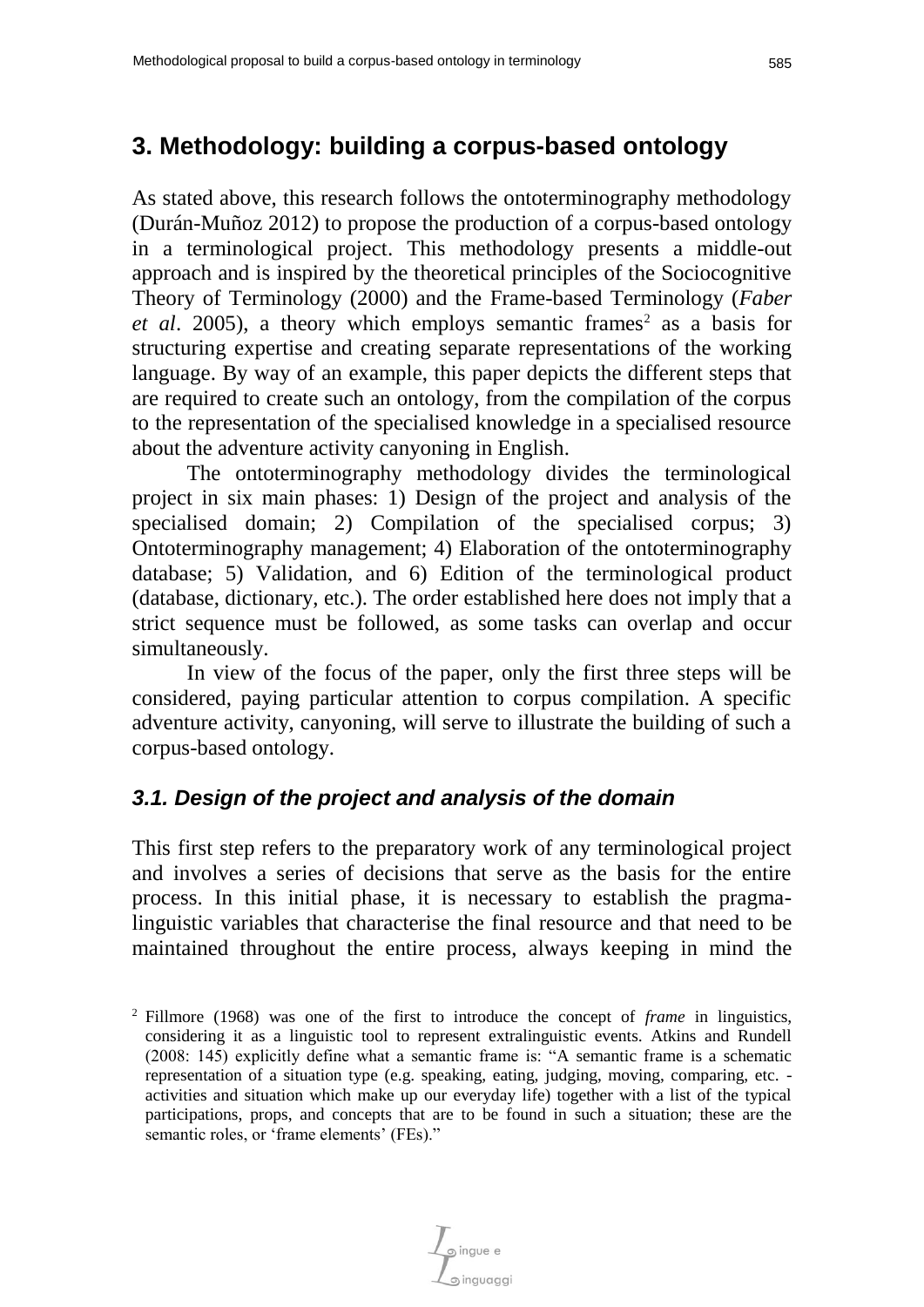ISABEL DURÁN-MUÑOZ 586

objectives of the research. These variables refer to the topic, the languages of the resource, the target users, the function to be covered, as well as the human and technical resources required. Besides the team working on the project, it is crucial to select domain experts in the working languages that assist terminologists during the whole process, but particularly during the conceptual representation of the domain (top-down approach).

Once the project has been designed, the analysis of the domain comes next. This consists of the study of the domain in a broad way and from different perspectives: socio-economic, pragma-linguistic and even a translation approach (if multilingual), so that terminologists can acquire broad knowledge of the domain and of the possible needs and difficulties of the project. To fulfil this stage, terminologists should consult domain experts<sup>3</sup>, specialised journals, reports on the situation, relevant entities in the domain, existing legislation (if applicable), etc. It is also important to carry out an assessment of the terminological resources available at that time for that particular specialised domain. The analysis of available resources will allow terminologists to undertake an *in vitro* study of the terminology and learn from the definitions and other information included in those resources.

At this stage, terminologists have acquired a broad knowledge of the domain at stake and are capable of proposing a preliminary ontology, which can be enlarged and specified in subsequent steps.

In this particular research paper, adventure tourism was analysed from different approaches: the adventure activities provided and their features, the diverse textual genres, socio-economic factors and pragmalinguistic features<sup>4</sup>. Moreover, a set of domain experts were contacted and, thanks to their help, the following preliminary ontology was proposed (Figure 1):

Singue e

<sup>&</sup>lt;sup>3</sup> The author is grateful to the experts in physical and sport activities and active tourism that contributed to this research by providing their guidance and assistance in the development of this ontology.

<sup>&</sup>lt;sup>4</sup> Due to space constraints, the results of this analysis are not presented here, but please see Durán-Muñoz (2014) for further information.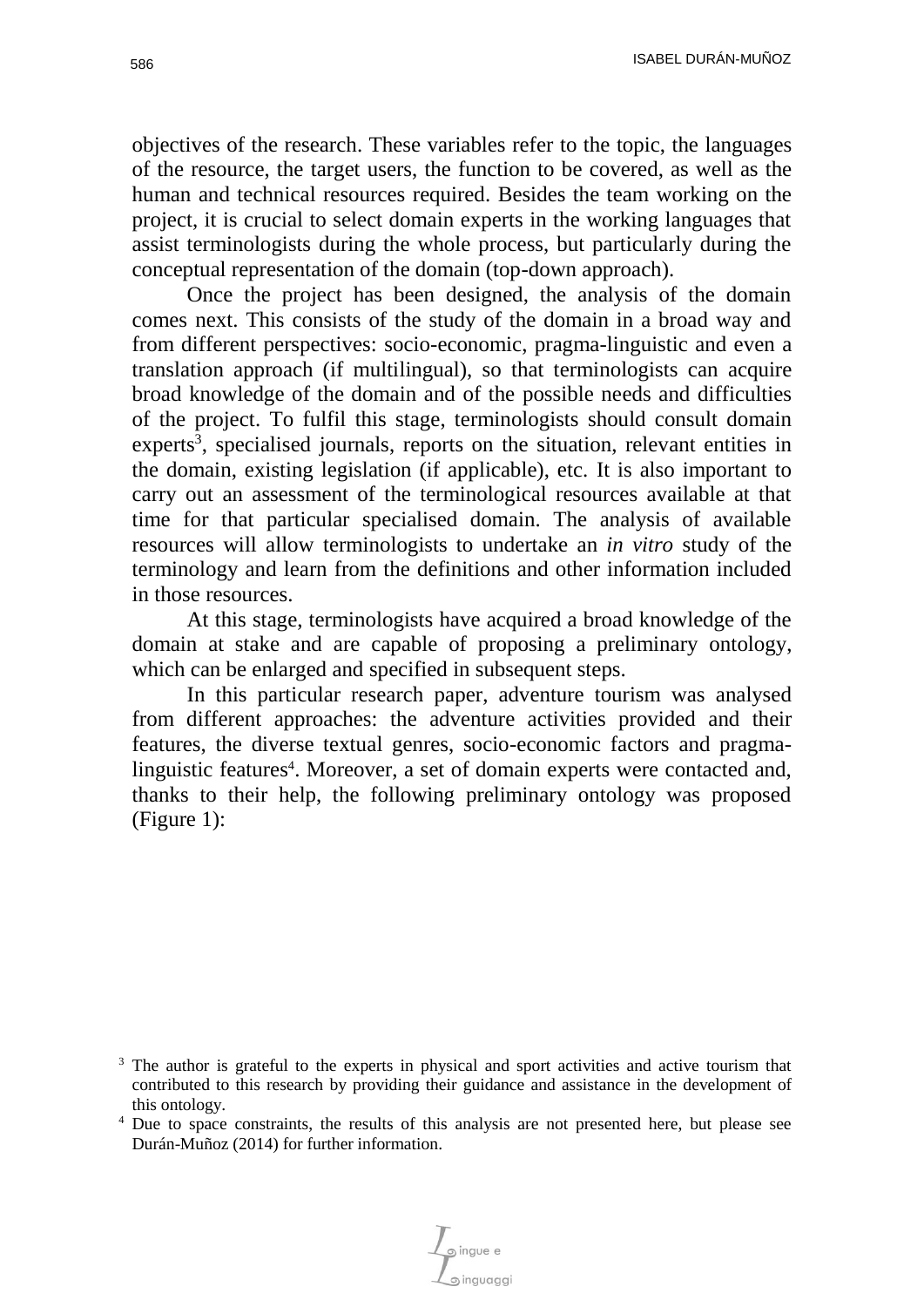

Figure 1 Preliminary ontology on adventure tourism.

This conceptual representation displays the prototypical situation in adventure tourism in a simplified way, indicating that all adventure activities (including canyoning) are organised in the same way. By means of this preliminary ontology, we can observe that, in order to understand and to define any concept within this frame, the activation of the other four categories that are part of this frame is also required. As such, an  $\langle$ agent $\rangle$ , i.e., a person who performs, guides or practises an activity is defined according to the activity and the actions which are performed along with the instruments employed for the activity; or for  $\langle\text{activity}\rangle$ , it is necessary to explain the actions performed, the location in which it takes places and the instruments that are required. In short, the position of a concept in a particular context and with regard to other concepts is specified and, as a result, the ambiguity that may arise at language level disappears.

### *3.2. Corpus compilation*

This step refers to the compilation of the specialised corpus, which provide conceptual and linguistic information to terminologists throughout the whole project. Consequently, the quality of this resource is of great importance to achieve successful results.

By way of an example, the semi-automatic compilation of a corpus about a particular adventure activity, canyoning, is provided in this subsection. This semi-automatic compilation was performed via *WebBootCat* tool (Baroni *et al*. 2006), a web-based automatic building tool

ingue e จ inauaaai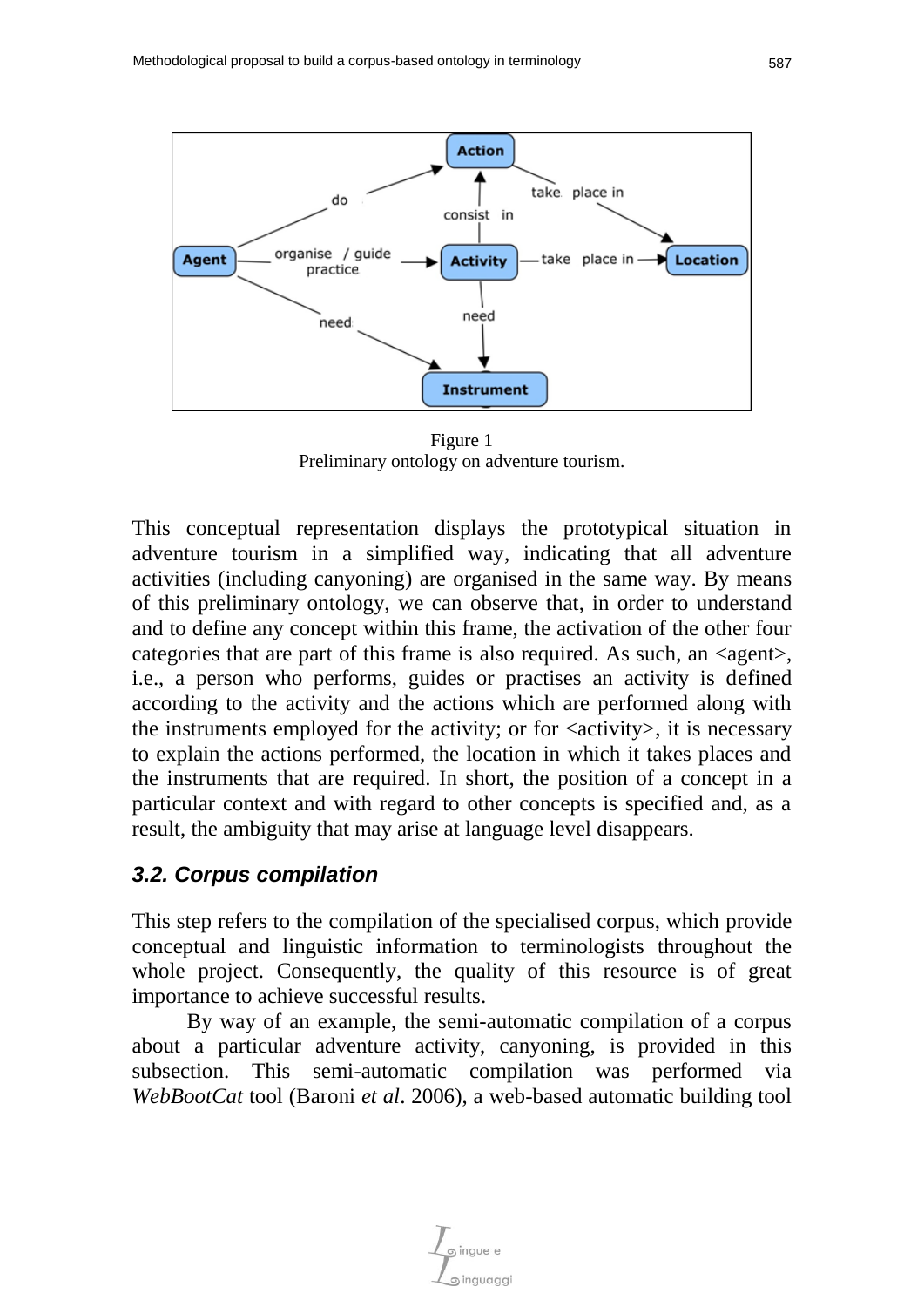integrated in the Sketch Engine online system<sup>5</sup> (Kilgariff *et al.*, 2004). Even though the corpus was automatically compiled by the system, the result was carefully checked and manually revised in order to avoid irrelevant or inappropriate data that could bias the final analysis.

Following Baroni *et al*.'s protocol (2006), the compilation was divided into the following steps:

Step 1. Seed words, i.e. keywords for the domain of interest, were selected. In this case, the seeds concerned the adventure activity canyoning (see Table 1) and were chosen after the analysis carried out in the previous step.

| adventure activity | gorge     |  |  |
|--------------------|-----------|--|--|
| adventure          | rope      |  |  |
| outdoor activity   | ravine    |  |  |
| canyoning          | waterfall |  |  |
| instructor         | river     |  |  |
| rappel             | canyon    |  |  |
| adventure          | descend   |  |  |



Most frequent terms in the adventure activity "canyoning", employed as seeds.

- Step 2. The seed words were used by the system to create "tuples" for the queries, i.e. they are randomly combined into different multi-word sets automatically by the programme (e.g. "canyoning river adventure").
- Step 3. The system generated a list of potentially relevant webpages, which could additionally be checked, deleted or confirmed according to the project needs, before building the corpus.
- Step 4. The selected webpages were automatically downloaded and put together in a single file (the corpus). They were also deduplicated and cleaned, and spam text or non-text was eliminated to obtain highquality text material. At this stage, the corpus was available to be downloaded or browsed through Sketch Engine.

The same process can be repeated again and again to extend the corpus by means of the *Keywords/terms* option, which uses the keywords extracted from the compiled corpus as seed words to launch the search again.

inauaaai

<sup>5</sup> URL:<https://www.sketchengine.eu/>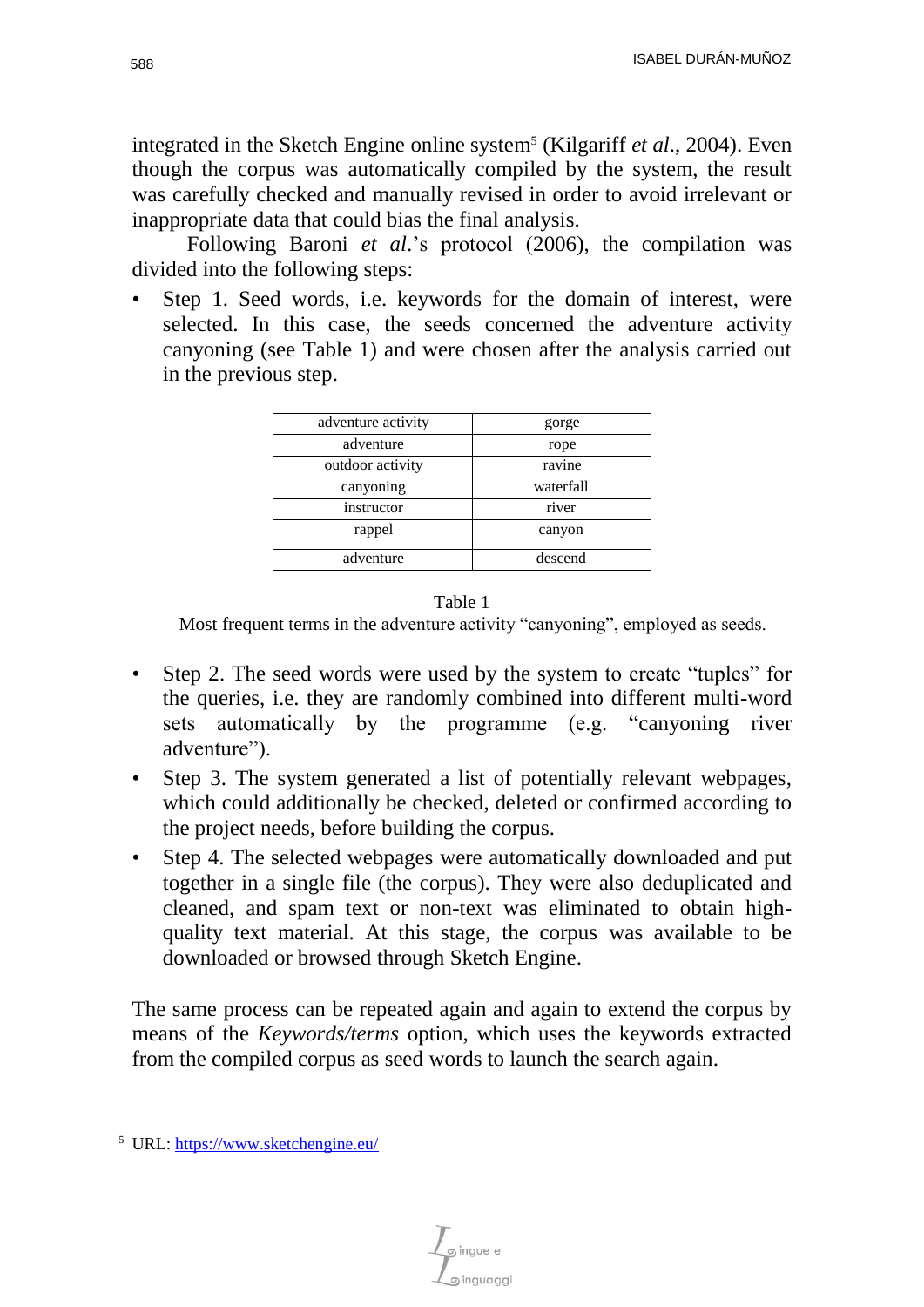The greatest advantage that this automatic corpus builder brings to corpus compilation is that very large corpora can be compiled quickly and effortlessly, compared to traditional time-consuming manual compilation. However, a thorough and careful manual revision of several aspects of the process is required to refine the searches and to guarantee successful results, which increases the total time of corpus building. Consequently, besides the clean-up processing that the tool carried out automatically, the proposed URLs in Step 3 were carefully revised and refined manually before the corpus building took place in order to discard any irrelevant URLs and to select only those that were appropriate for the project. As a matter of example, URLs discarded in this study were those of *Wikipedia, Amazon*, social networks (e.g. *Facebook, Pinterest*), *Youtube, Scribd, eBay*, etc.; those that were not originally written in English; and those that were not promotional texts, such as articles, blogs, etc., since the chosen textual genre for the corpus was promotional texts published by public and private companies and administration. After this manual revision, 30% of the URLs proposed by the system were discarded. Once revised and compiled, the English CANYON corpus, containing 925,422 words, was ready to be exploited in the next stages.

### *3.3. Term extraction*

Once the compilation of the specialised corpus was complete, a semiautomatic term extraction was performed in *Sketch Engine* with the aim of extracting the most frequent units from the corpus. Figure 2 displays the most frequent single and multi-word units proposed by Sketch Engine, ordered according to their keyness. 6

<sup>6</sup> The keyness is automatically calculated by Sketch Engine using the British National Corpus (BNC) as reference corpus.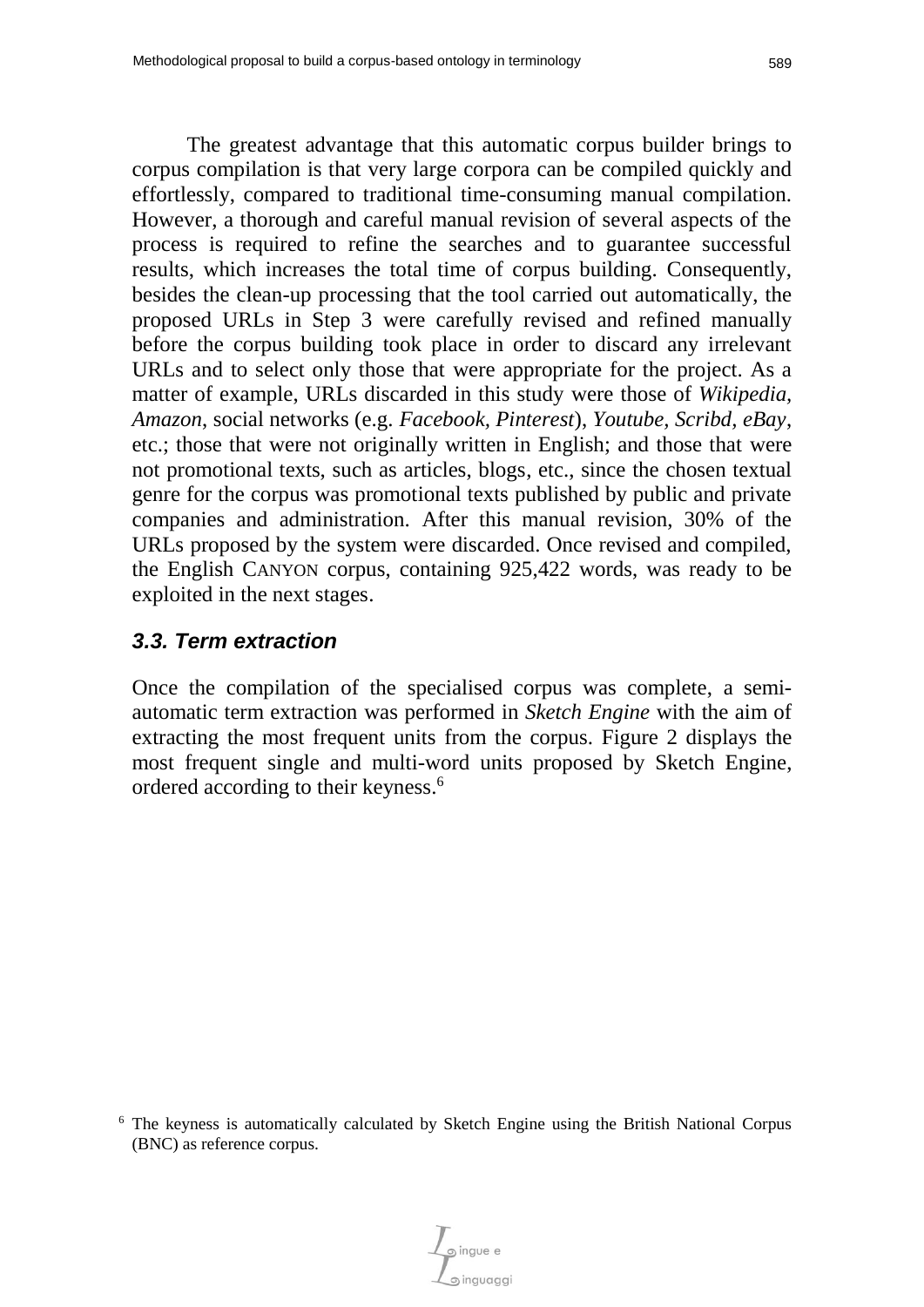| Single-word  |   | Score          | F   | <b>RefF</b>   | Multi-word          |   | Score      |     | <b>F</b> RefF   |
|--------------|---|----------------|-----|---------------|---------------------|---|------------|-----|-----------------|
| rappel       | W | 1,487.04 2,370 |     | 10,127        | subjective opinion  | W | 154.66 177 |     | 5               |
| canyoning    | W | 748.83         | 900 | 2,067         | outdoor activity    | W | 85.46 104  |     | 13              |
| Canyoning    | W | 508.92         | 581 | 840           | outdoor adventure   | W | 78.62      | -91 | Z               |
| abseil       | W | 436.26         | 619 | 6,560         | activity instructor | W | 74.43      | 81  | $\underline{0}$ |
| canyon       | W | 353.54 2,219   |     | 106,668       | zip line            | W | 68.99      | 75  | 0               |
| Lip          | W | 305.35         | 596 | 17,565        | white water         | W | 59.87 129  |     | 109             |
| belay        | W | 287.18         | 472 | 11,217        | rappel device       | W | 59.02      | 64  | $\bf{0}$        |
| Waterfall    | W | 272.32         | 499 | <u>15,112</u> | full day            | W | 57.79 129  |     | 117             |
| Rappelling   | W | 268.20         | 458 | 12,543        | gorge walking       | W | 49.95      | 54  | $\overline{0}$  |
| waterfall    | W | 259.62 2,264   |     | 157,051       | canyoning adventure | W | 44.52      | 48  | 0               |
| canyoneering | W | 237.03         | 270 | 839           | outdoor education   | W | 41.71      | 49  | 10              |
| <b>Sheer</b> | W | 236.89         | 318 | 5,028         | team building       | W | 41.45      | 56  | 28              |
| Descent      | W | 222.48         | 328 | 7,752         | outdoor recreation  | W | 41.41      | 47  | <u>6</u>        |
| Canyoneering | W | 211.88         | 235 | 232           | adventure activity  | W | 41.10      | 45  | $\overline{2}$  |

#### Figure 2

Single and multi-word candidate terms, ranked by keyness.

The list of candidate terms obtained by means of the automatic keyword extraction tool gives an account of the most frequent units in this domain. However, it also requires a manual revision in order to detect the terms, which belong to this adventure activity, and to delete the units that do not, such as terms related to other fields that were also extracted by the tool (e.g. insurance-, accommodation-, and travelling-related terms), flora and fauna, or countries and nationalities.

After this manual revision, the terms extracted were thoroughly analysed and organised according to the five broad conceptual categories (Table 2), which coincide with the categories that were included in the preliminary ontology (Figure 1). These categories refer to the person (AGENT), the place (LOCATION), the action performed (ACTION) and the instrument employed (INSTRUMENT) in this adventure activity (ACTIVITY).

inguaggi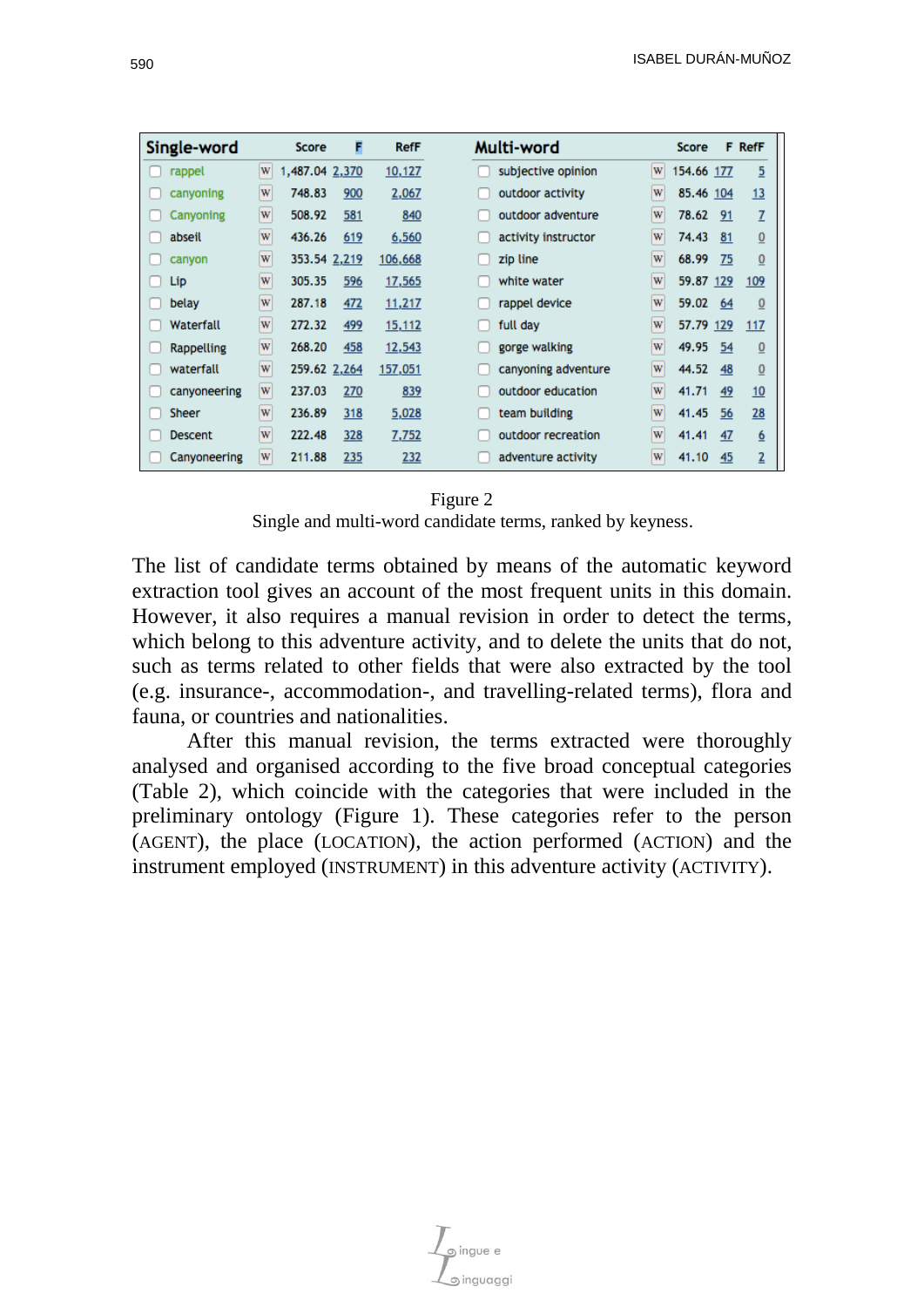| Agent                   | <b>Activity</b> | <b>Action</b> | Location       | <b>Instrument</b> |                          |  |
|-------------------------|-----------------|---------------|----------------|-------------------|--------------------------|--|
| Instructor              | canyoning       | trek<br>gorge |                | Clothing          | <b>Security</b>          |  |
| experienced instructor  | rappelling      | climb         | mountain gorge | neoprene suit     | harness                  |  |
| professional instructor | canyoneering    | walk          | river gorge    | wetsuit           | safety harness           |  |
| qualified instructor    | gorge walking   | slide         | valley gorge   | glove             | rope                     |  |
| skilled instructor      |                 | swim          | waterfall      | mountain boot     | safety rope              |  |
| expert staff            |                 | rappel        | (natural) pool | wetsuit boot      | single rope              |  |
| canyoner                |                 | abseil        | natural park   | rock shoe         | double rope              |  |
|                         |                 | descent       | national park  | waterproof        | eight                    |  |
|                         |                 |               | river          | trouser           | helmet                   |  |
|                         |                 |               | puddle         |                   | safety helmet            |  |
|                         |                 |               | ravine         |                   | karabiner /<br>carabiner |  |
|                         |                 |               |                |                   | rappel device            |  |
|                         |                 |               |                |                   | zip line                 |  |

Table 2 Categorisation of selected terms after term extraction.

## *3.4. Building corpus-based domain ontologies*

The preliminary frame-based ontology created during the first step of this ontoterminography methodology can now be completed with the terms extracted from the CANYON corpus. Hence, Figure 3 shows the combination of the top-down (step 1) and bottom-up (step 2) of this methodology.

By carrying out a further corpus-based bottom-up study, consisting of searching for terms in context with a KWIC tool (such as *AntConc*) <sup>7</sup> and studying their concordances and co-text, the recurrent linguistic patterns of the conceptual relations were identified (Table 3). This method was also enriched with top-down *in vitro* analysis, i.e. study of definitions included in terminological resources about canyoning<sup>8</sup> and domain expert consultation.

<sup>7</sup> *AntCon* is a freeware concordancer developed by Laurence Anthony. URL: <http://www.antlab.sci.waseda.ac.jp/software.html>

<sup>&</sup>lt;sup>8</sup> There are very few terminological resources about canyoning, but some online glossaries including terminology related to this activity can be found. For example, *Dictionary of terms used in canyoning* [\(https://canyonmag.net/es/technical/essentials/dictionary/\),](https://canyonmag.net/es/technical/essentials/dictionary/)) *Glossary of canyoneering terms* [\(http://dyeclan.com/outdoors101/canyoneering101/?page=glossary-of-](http://dyeclan.com/outdoors101/canyoneering101/?page=glossary-of-canyoneering-terms))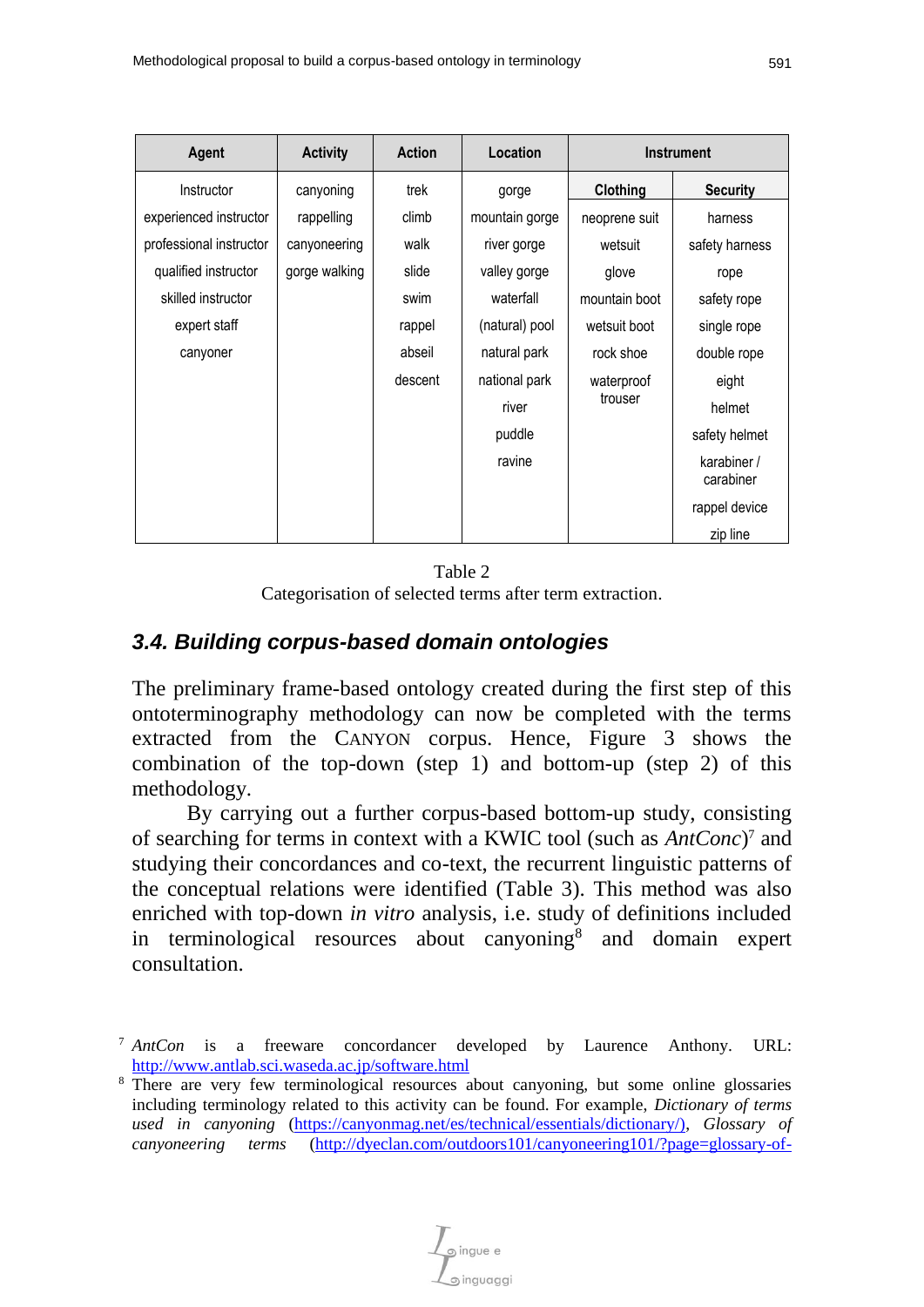

Figure 3 Preliminary frame-based ontology with canyoning-related terms (in bold).

With the acquisition of this further conceptual knowledge from the corpus, the preliminary conceptual representation was enlarged and became an extended corpus-based ontology. During this process, some subcategories were added (see Annex 1):

- In <agent>, three different agents were identified: 1. <organiser>, the person in charge of organising the adventure activity; 2. <technical staff>, dedicated to lead, coach or guide the activities, and 3. <user>, which corresponds to the person practicing the activity.
- In  $\langle$  instrument $\rangle$ , 1.  $\langle$  clothes/shoes $\rangle$  and 2.  $\langle$  security equipment $\rangle$  were identified, which were further subcategorised.
- <location> was also divided in different types of location (<water-air>, <air>, <water-ground>, <water>, <ground>).
- Category  $\langle\langle\langle\langle\rangle\rangle\rangle\rangle$  also was subdivided into  $\langle\langle\rangle\rangle$ underground activity. <water activity>, etc.

As observed, the extended corpus-based ontologies that result from the application of the ontoterminography methodology helps terminographers

ingue e ര inauaaai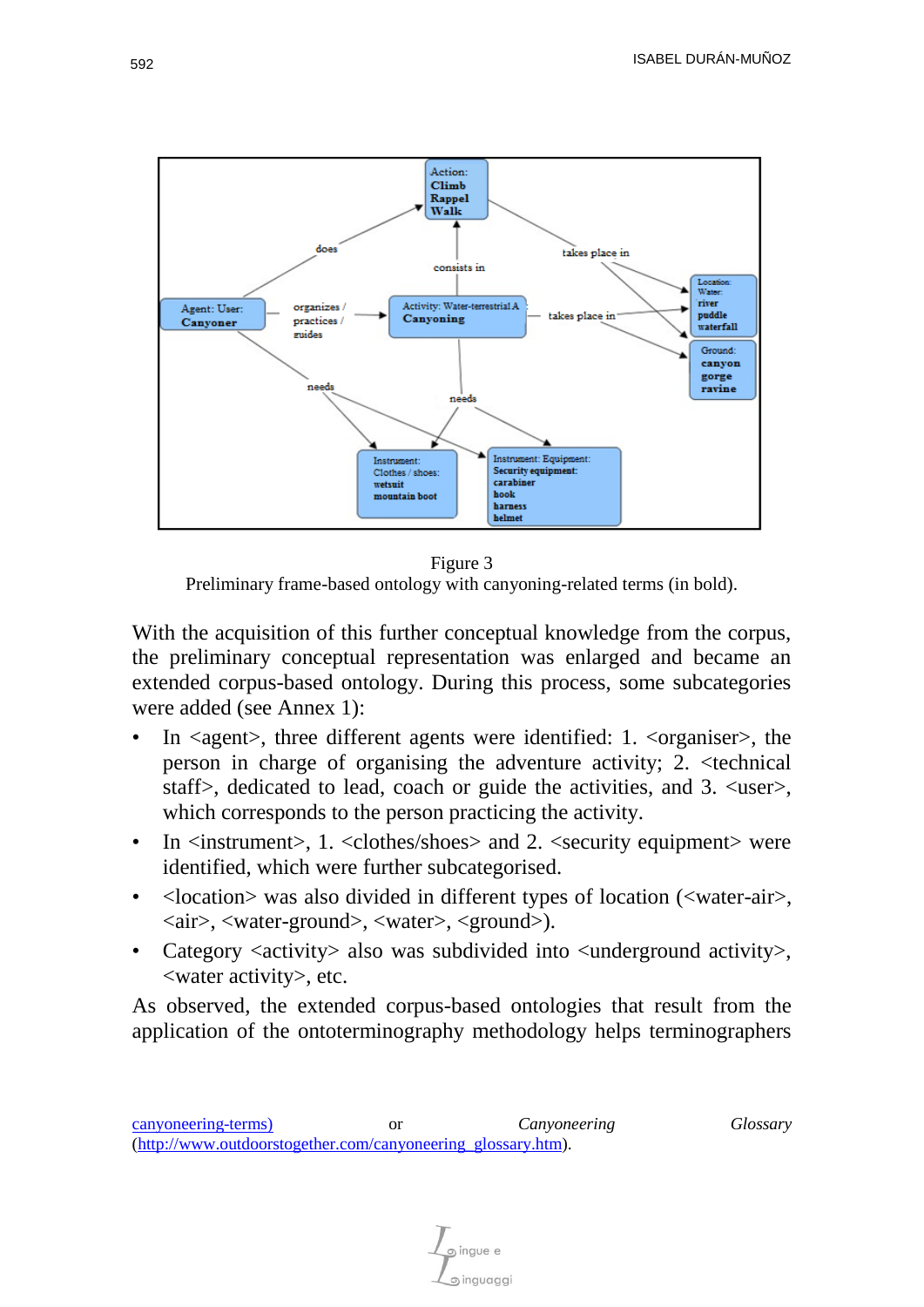to organise the specialised knowledge in a clear and coherent way and becomes crucial in the subsequent steps of the methodology.

| <b>CONCEPTUAL</b> | <b>LINGUISTIC PATTERNS</b> | <b>CONCEPTUAL</b> | <b>LINGUISTIC PATTERNS</b> |
|-------------------|----------------------------|-------------------|----------------------------|
| <b>RELATIONS</b>  |                            | <b>RELATIONS</b>  |                            |
| $IS_A$            | $-$ is $a^*$               | PART_OF           | - contain*                 |
|                   | - is a kind of             |                   | - composed of              |
|                   | - is a variant of          |                   | - compris*                 |
|                   | - is a sort of             |                   | - is / are comprised of    |
|                   | - is a type of             |                   | - a range of               |
|                   | - is/are called            |                   | - consist* of              |
|                   | - is an activity           |                   | - completed by             |
|                   | - such as                  |                   | - complemented by          |
|                   | - for example              |                   | - classified               |
|                   | - known as                 |                   | - include*                 |
|                   | - similar to               |                   | - including                |
|                   | - based on                 |                   | - is / are included        |
|                   | - named                    |                   |                            |
|                   | - a variety of             |                   |                            |
| CONSIST_IN        | - involv*                  | TAKE_PLACE        | - found at                 |
|                   | - requir*                  |                   | - found in                 |
|                   | - based on                 |                   | - found throughout         |
|                   | - with the aim of          |                   | - in contact with          |
|                   |                            |                   | - in the heart of          |
|                   |                            |                   | - where                    |
|                   |                            |                   | - known in                 |
|                   |                            |                   | - located on               |
|                   |                            |                   | - located in               |
|                   |                            |                   | - situated in              |
|                   |                            |                   | - situated on              |
|                   |                            |                   | - tak* place               |
|                   |                            |                   | - practi* on               |
|                   |                            |                   | - practi* in               |
|                   |                            | <b>ORGANISE</b>   | - climb* up                |
| <b>NEED</b>       | - is / are required        | <b>GUIDE</b>      | - taught by<br>- teach*    |
|                   | - required for<br>- use*   |                   | - offer*                   |
|                   | - using                    |                   | - organis*                 |
|                   | - the use of               |                   | - guid*                    |
|                   | - mak* use of              |                   | - help*                    |
|                   | - utilis*                  |                   | - lead*                    |
|                   | - practis* with            |                   | - made by                  |
|                   | - is / are necessary       |                   | - with the support of      |
|                   | - need* for                |                   | - the service* of          |
|                   | - by means of              |                   | - is / are responsible for |
|                   | - equipped with            |                   | - in the safe hands of     |
|                   | - be of help               |                   | - recommend*               |
|                   | - with the help of         |                   | - $\mbox{advis}*$          |
|                   | - launch* by               |                   |                            |
|                   |                            | <b>PRACTISE</b>   | - practi*ed by             |
|                   |                            |                   | - done by                  |
|                   |                            |                   |                            |

Table 3 Linguistic patterns of conceptual relations.

 $\int_{\text{S}}$ ingue e<br> $\int_{\text{S}}$ inguaggi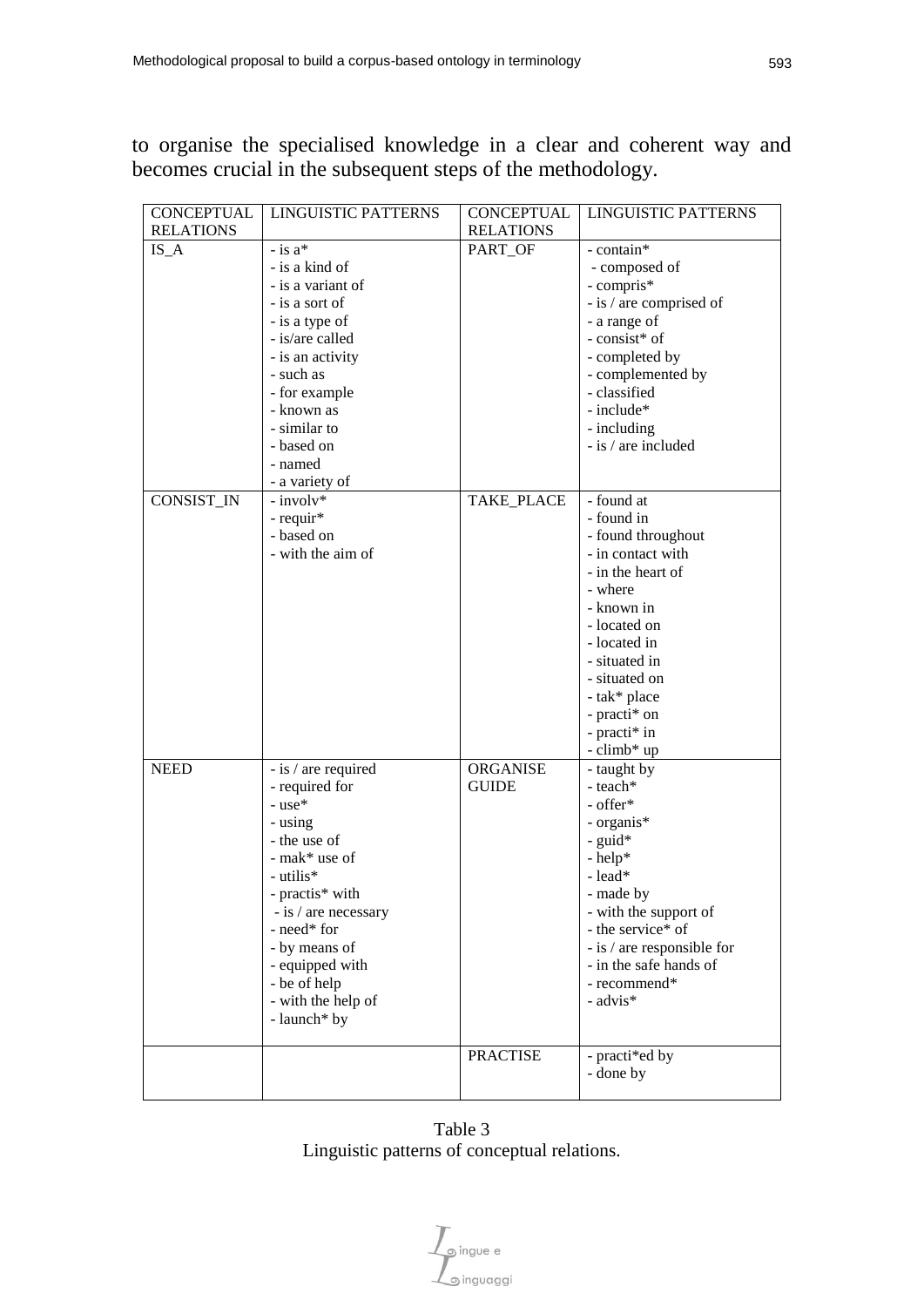### **4. Final remarks**

This paper applies the ontoterminography methodology to illustrate the different steps that are required to build a corpus-based ontology in a specialised domain, in this case the adventure activity of canyoning. It describes the different stages in which this middle-out protocol is divided and focuses on the first three, namely: 1. Design of the project and analysis of the domain, 2. Corpus compilation, 3. Term extraction and 4. Building of a corpus-based ontology.

As it has been proved, corpus-based ontologies in specialised domains provide users with a clear and organised representation of the specialised knowledge of a domain, including the main concepts and the conceptual relations among them, and are a convenient starting point to produce specialised resources. Corpora, for its part, are crucial in this methodology, both in the conceptual and linguistic dimension of any terminological project, since they are relevant information sources that contribute to the enlargement of conceptual representation as well as to the identification of terms, contexts, synonyms, equivalents, etc. This makes them indispensable for any terminological project nowadays.

With the aim of applying the methodology presented in this paper, the author is currently working on *DicoAdventure*, an online multilingual terminological database about adventure tourism which will contain terminology concerning the most common adventure activities, including canyoning, in English and Spanish. This project is the result of a collaboration with the OLST (*Observatoire de linguistique Sens-Texte*) at the University of Montreal.

Finally, it is worth mentioning that specialised knowledge is continuously evolving and changing over time, due to the emergence of new concepts, the change in meaning of previous concepts or the deletion of some others. Therefore, terminographers should not see any knowledge representation as stable and finite, but as a dynamic resource that may require adjustments in time.

**Bionote**: Lecturer (with tenure track) at the Department of English and German Philologies since 2016. BA in Translation and Interpreting from the University of Málaga and BA in English Studies from UNED. She obtained her PhD in June 2011, which was awarded with the best PhD dissertation award in the IV Biennial Iberian Association of Translation and Interpreting Studies [AIETI] and the Special doctorate award. Researcher in European, national, and regional R&D projects, and invited researcher at the Research Institute in Information and Language Processing (RIILP) of the University of Wolverhampton (UK), Erasmushogeschool Brussels (Belgium) and University of Montreal (Canada), among others. She has published in well-known national and international relevant conferences and journals. Some of her publications have received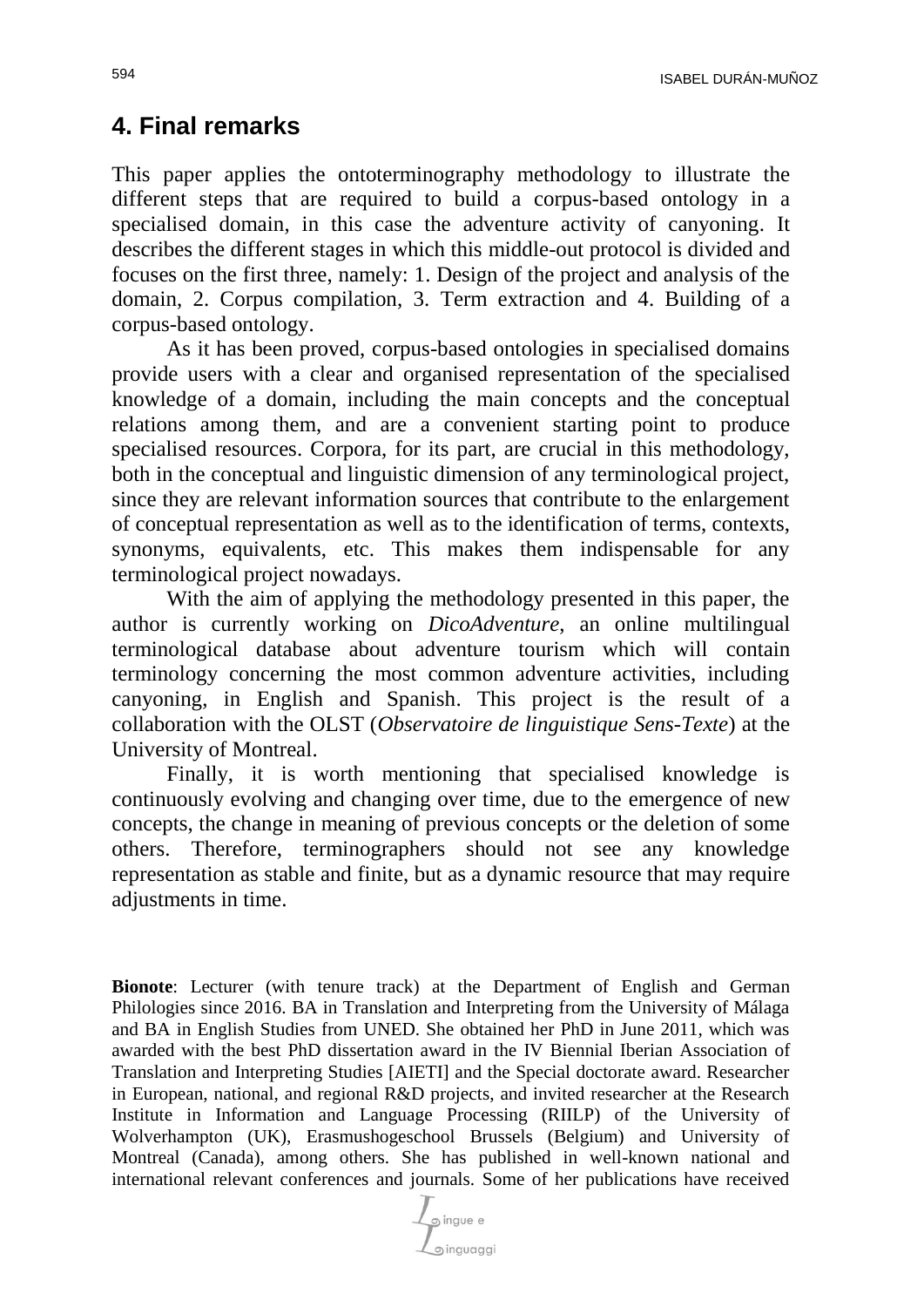awards for the quality of her research. Her main research lines are corpus linguistics, terminology, lexico-semantics, linguistic technologies and ICTs for foreign language teaching.

#### **Author's address**: [iduran@uco.es](mailto:iduran@uco.es)

**Acknowledgements**: This research was partially carried out within the framework of the project *VIP: sistema integrado Voz-texto para IntérPretes* (ref. n. FFI2016-75831, 2017- 2020) and the thematic network *TRAJUTEC: TRAducción JUrídica y TECnología* (University of Málaga).

o ingue e inguaggi @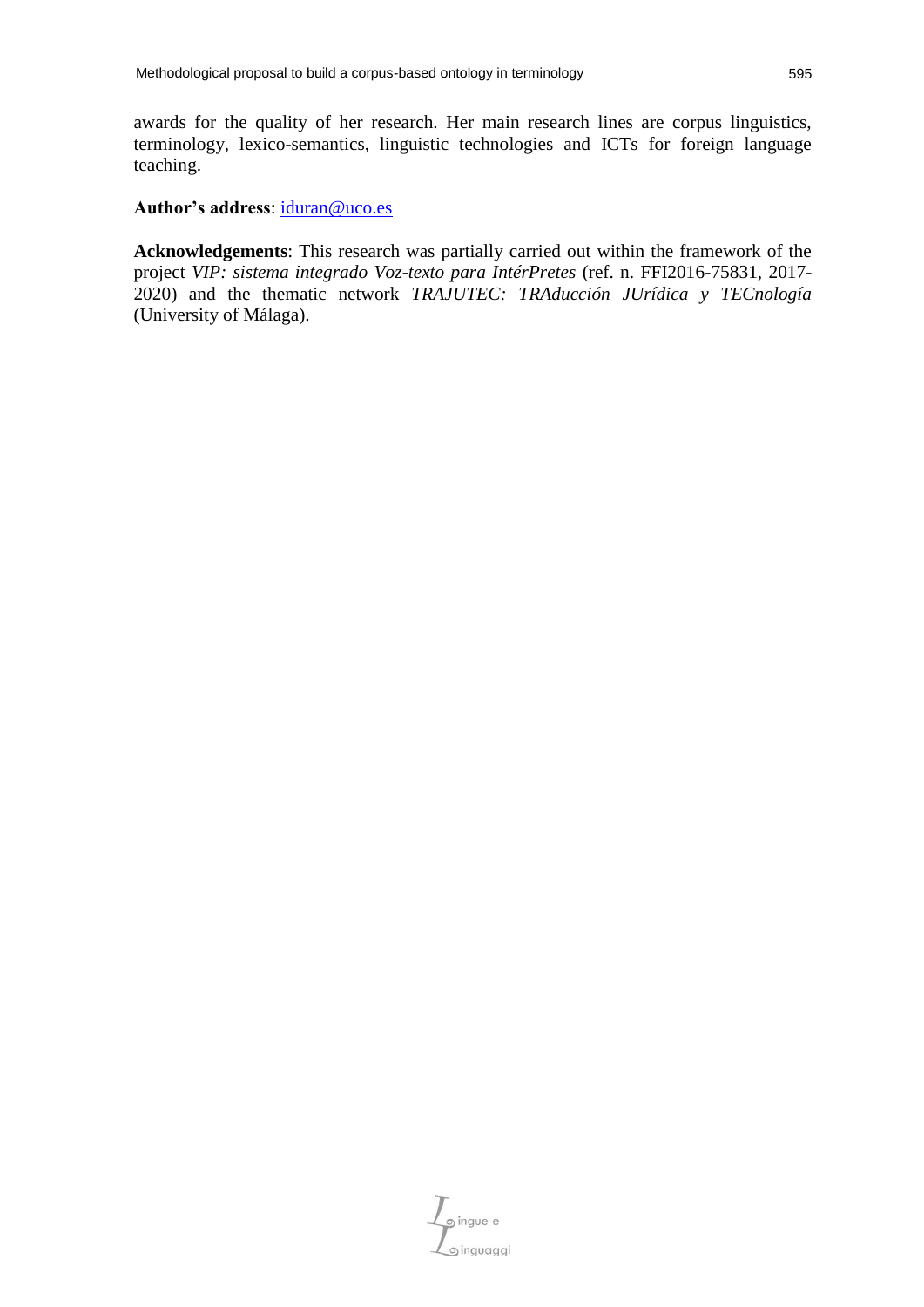### References

- Atkins S. and Rundell M. 2008, *The Oxford Guide to Practical Lexicography*, Oxford University Press, Oxford.
- Baroni M., Kilgarriff A., Pomikálek J. and Rychlý P. 2006, *WebBootCaT: a web tool for instant corpora*, in *Proceedings of Euralex 2006*, Torino, Italy.
- Cabré Castellví M.T. 1999, *Hacia una teoría comunicativa de la terminología: aspectos metodológicos*, in Cabré M.T. (ed.), *La Terminología: Representación y Comunicación. Elementos para una teoría de base comunicativa y otros artículos,* IULA, Universidad Pompeu Fabra, Barcelona, pp. 129-150.
- Dash N.S. 2000, *Corpus Linguistics: An Introduction,* Pearson Longman, New Delhi.
- Durán-Muñoz I. 2012, *La ontoterminografía aplicada a la traducción. Propuesta metodológica para la elaboración de recursos terminológicos dirigidos a traductores*, Peter Lang, Berlin.
- Durán-Muñoz I. 2014, *Aspectos pragmático-lingüísticos del discurso del turismo de aventura: estudio de un caso*, in "Revista Normas" 4, pp. 49-69.
- Faber P., Márquez Linares C., and Vega Expósito M. 2005, *Framing Terminology: A Process-Oriented Approach*, in "Meta" 50 [4], pp. 1-10.
- Fillmore C. 1968, *The Case for Case*, in Bach E. and Harms R. (eds.), *Universals in Linguistic Theory*, Holt, Rinehart and Winston, New York, pp. 1-88.
- Gruber T.R. 1993, *A Translation Approach to Portable Ontologies,* in "Knowledge Acquisition" 5 [2], pp. 199-220.
- ISO (International Organization for Standarization) 2000, *ISO 704: 2000. Terminology Work. Principles and methods*, ISO, Genève.
- ISO (International Organization for Standarization) 2000, *ISO 1087-1:2000. Terminology work – Vocabulary – Part 1: Theory and application*, ISO, Genève.
- Leech G. 1992 *Corpora and theories of linguistic performance*, in Svartvik J. (ed.), *Directions in corpus linguistics. Proceedings of Nobel Symposium 82*, Mouton de Gruyter, Berlin/New York, pp. 105-122.
- L'Homme M.C. 2008, *Le DiCoInfo. Méthodologie pour une nouvelle génération de dictionnaires spécialisés*, in "Traduire" 217, pp. 78-103.
- Moreno Ortiz A. 2004, *Representación de la información terminológica en Ontoterm®: Un sistema gestor de bases de datos terminológicas basado en el conocimiento*, in Faber Benítez P. and Jiménez Hurtado C. (eds.), *Investigar en terminología,* Comares, Granada, pp. 25-70.
- Roche C. 2007, *Saying is not modelling*, in *Proceedings of the 4th International Workshop on*

*Natural Language Processing and Cognitive Science (NLPCS 2007),* Funchal, Portugal, pp 47-56.

- Roche C., Calberg-Challot M., Damas L. and Rouard P. 2009, *Ontoterminology: A new paradigm for terminology*, in *Proceedings of International Conference on Knowledge Engineering and Ontology Development, KEOD 2009,* Madeira.
- Temmerman R. 2000, *Towards New Ways of Terminology Description. The sociocognitive approach,* John Benjamins, Amsterdam.
- Temmerman R. and Kerremans K. 2003, *Termontography: Ontology Building and the Sociocognitive Approach to Terminology Description,* in Hajicov E., Kotešovcov A. and Mírovský, J. (eds.), *Proceedings of the 17th International Congress of Linguists (CIL17)*, Matfyzpress, MFF UK (CD-ROM), Prague.